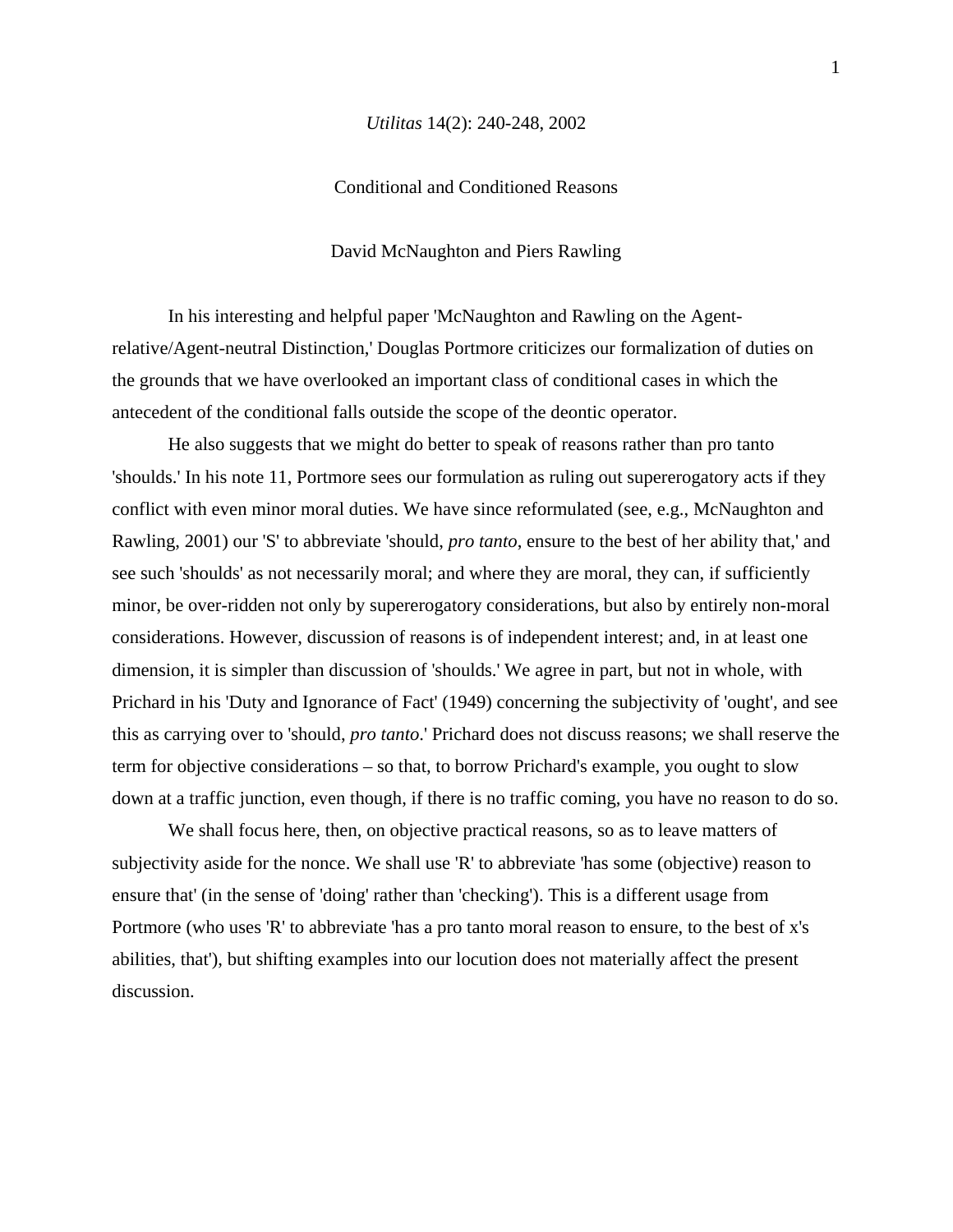Our central topic is the contrast between:

Cond[i](#page-9-0)tional reasons<sup>i</sup>:

(A)  $(x) \times R[A \rightarrow B]$ 

and

Reasons on a condition, or conditioned reasons:

(B)  $(x)(A \rightarrow xR[B])$ 

If  $\rightarrow$  is read as the material conditional, (A) entails

 $(C)$  (x)xR[notA or B]

When conditionals enter into talk of reasons, we have been inclined to read the reasons as conditional rather than conditioned. As Portmore points out, this might lead to trouble. Consider first his:

(7a) (x)(y)(x is y's foster parent $\rightarrow xR[y$  feels cherished])

(7b) (x)xR[(y)(x is y's foster parent  $\rightarrow$ y feels cherished)]

Suppose that a foster parent finds cherishing somewhat onerous, then (7b) apparently permits (objectionably) the foster parent to return the foster child to the system in light of his (the foster parent's) reasons. The foster parent has reason to ensure that: either he does not foster this child or he cherishes her. And he can bring about the truth of this proposition by returning the foster child to the system. (7a), on the other hand, states that foster parents have reason to cherish their foster children simpliciter.

 Matters might actually be more counterintuitive than Portmore supposes for those who would force conditional readings. Consider his:

- (6a) (x)(x is a parent  $\rightarrow xR[x]$ 's children do not starve])
- (6b) (x)(xR[x is a parent  $\rightarrow x$ 's children do not starve])

(6b) states that parents have a reason to ensure that: either they are not parents or that their children do not starve. And this they can ensure by ceasing to be parents. Thus parents who find keeping their children fed too onerous, can, apparently, under (6b), release themselves from this burden by ceasing to be parents. And they can accomplish this by letting their children starve. Of course, they have other over-riding reasons not to let them starve, but there is nevertheless something counterintuitive about a statement of the fact that parents have reason to ensure that their children do not starve that permits derivation of a statement to the effect that parents have some reason to let their children starve.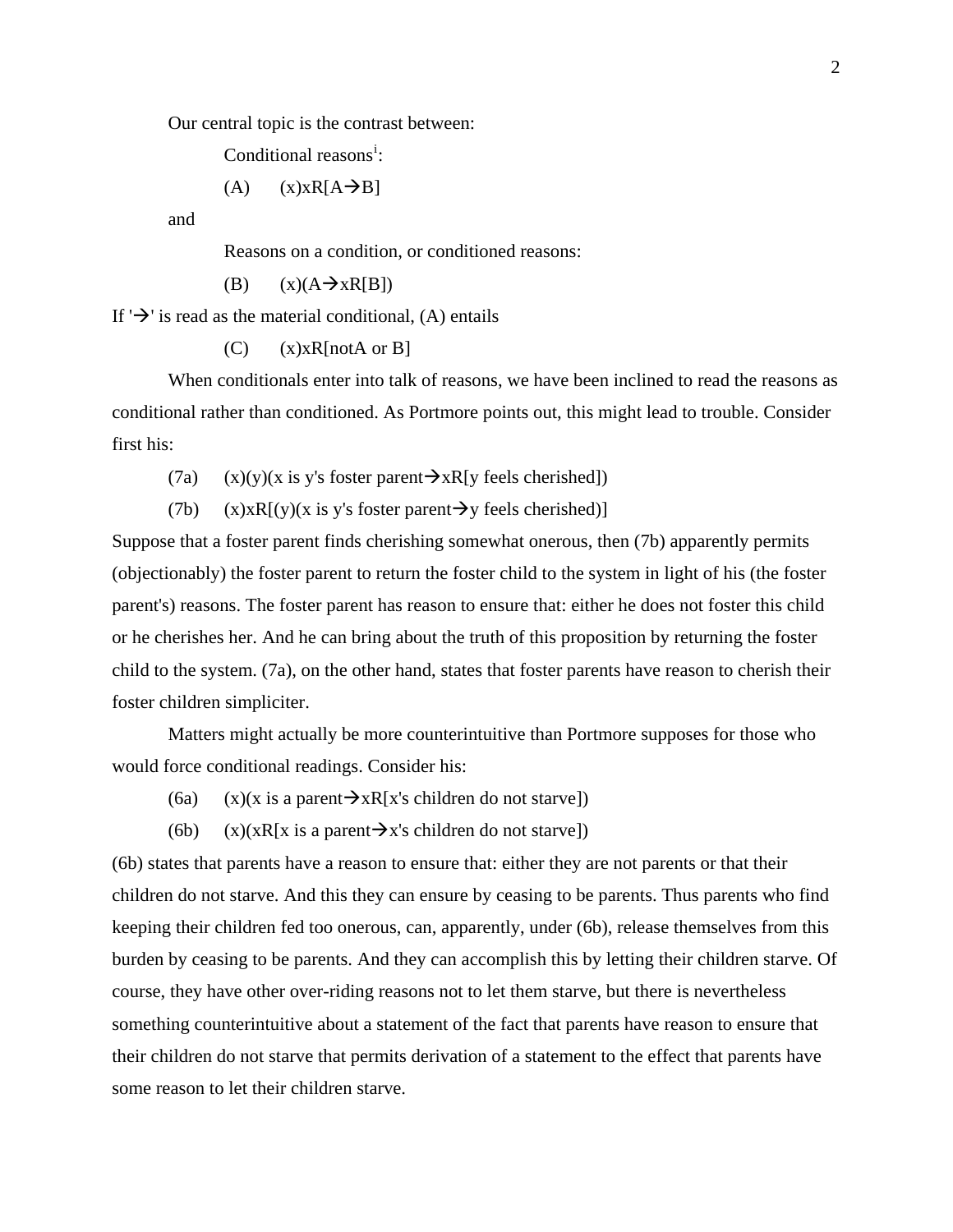There are two independent ways we might try to save the conditional readings in these cases, however. First, we might move from 'is' to 'becomes' as in:

- (7b') (x)(xR[(y)(x *becomes* y's foster parent  $\rightarrow$ y feels cherished)])
- (6b') (x)(xR[x *becomes* a parent  $\rightarrow x$ 's children do not starve])

Losing children does not reverse the fact that one has in the past become a (foster) parent; and we have a statement of the fact that one has reason not to become a (foster) parent if one does not want to be under the burden of the relevant reasons of care. (Note that, particularly in (6b'), a subjunctive reading of the conditional is to be preferred, since x's children do not exist prior to x's becoming a parent.)

 Second, we might point out that the following is not always the case: if you have reason to A, and this can be accomplished by Bing, then you have reason to B. The mother has reason to stop her child running into the street, and this can be accomplished by shooting him, but she has no reason to shoot him. The move from 'I have reason not to be a parent' to 'I have reason to let my children starve,' or that from 'I have reason not to be a foster parent' to 'I have reason to return my foster child to the system' are not, then, justified by the logic of reasons alone.

In cases where one has no say in the becoming, this second manoeuvre is key to saving conditional readings, as in:

(13a) (x)xR[(y)(y is x's mother  $\rightarrow$  x honours y)]

On a material reading of the conditional, Betty's child Fred has reason to ensure that: either he is not Betty's child or he honours her. Given how tiresome he finds the honouring, a reason for matricide looms if we license the move from 'Fred has a reason not to be Betty's child, and this can be accomplished by murdering her' to 'Fred has a reason to murder Betty.'

 Similarly, the second manoeuvre is key to preserving the conditional reading in Portmore's:

(9b) (x)xR[x is a Kuwaiti citizen $\rightarrow x$  fights the Iraqi invaders]

Under (9b), on the material reading of ' $\rightarrow$ ,' you have reason to ensure that: either you are not a Kuwaiti citizen or you fight the Iraqi invaders. Thus if you are incapable of fighting, you have reason to ensure that you are not a Kuwaiti citizen, and we need to block the move to the counterintuitive claim that if you are incapable of fighting you have reason to renounce Kuwaiti citizenship.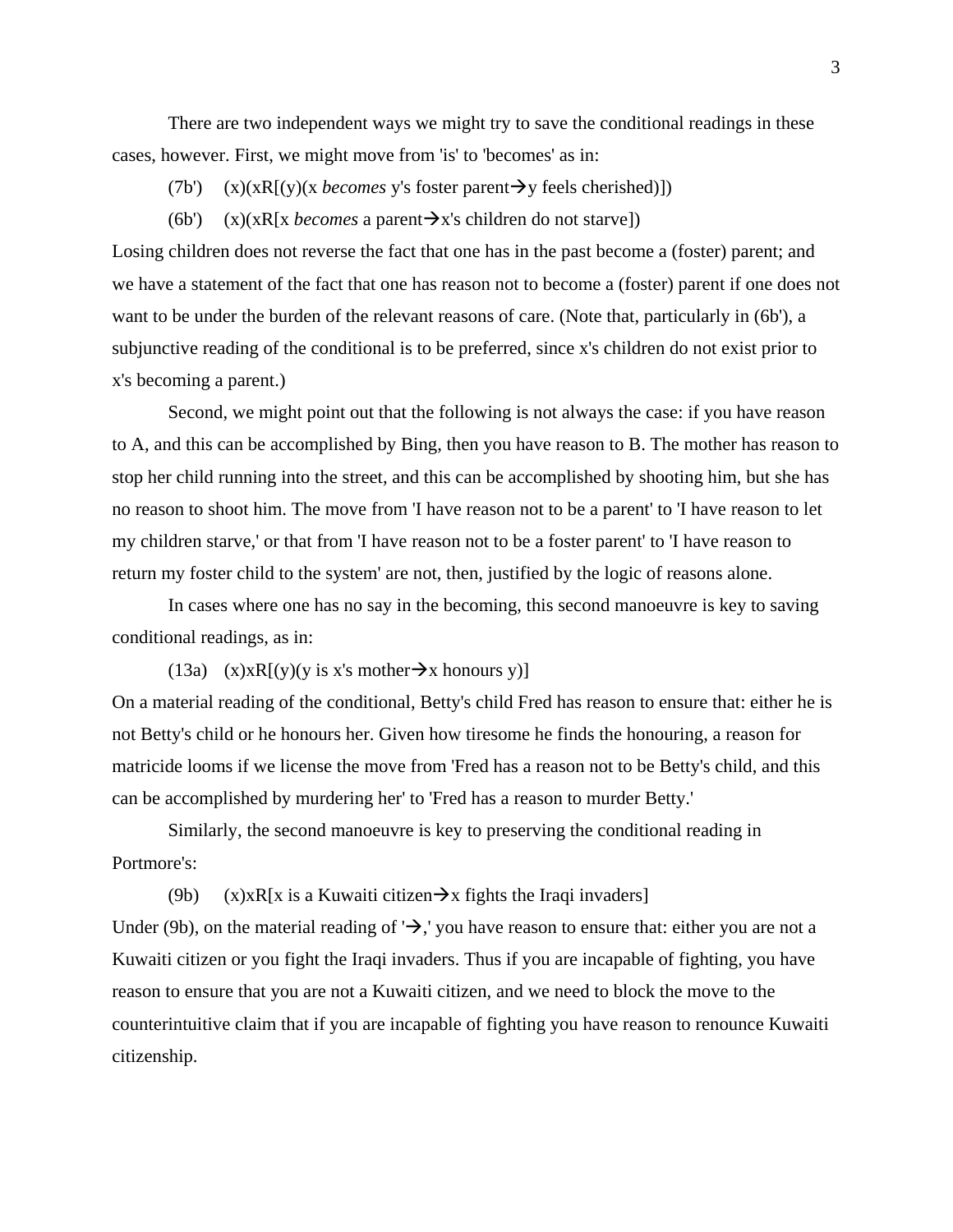However, on closer scrutiny, we think that the second manoeuvre fails. Why does the mother not have reason to shoot her son, given that it will accomplish her goal of preventing him running into the street? Because the reason to prevent him running into the street is an instance of her more general reason to see that he thrives. In the case of (6b) we must also appeal to this general reason in order to block the move from 'I have reason not to be a parent' to 'I have reason to let my children starve.' But a parent's reason to ensure that her children do not starve is an instance of this general reason to ensure that her children thrive, thus (6b) is not an appropriate formulation of the former reason. The general reason to ensure that one's children thrive does not yield a more specific reason to ensure that: *either* one ceases to be a parent *or* one keeps one's children fed. (6a) is closer to the mark. Similarly, if the reason behind (13a) is one of respect, then it is *not* a reason to: honour one's mother *or* be motherless. To block the move to matricide from (13a), we appeal implicitly to the thought that a reason based on respect cannot generate a reason to murder. But that thought blocks the formulation of the reason as (13a) in the first place. The appropriate formulation is:

## (13b) (x)(y)(y is x's mother $\rightarrow xR[x$  honours y])

Analogous reasoning applies in the case of (7b): the appeal that blocks the move to a reason to return one's foster child blocks the formulation of the reason to cherish as (7b) in the first place. In the case of (9b), the reasons that Kuwaitis have to fight the Iraqi invaders might be based on various considerations: patriotism, resistance to bullying, or preservation of autonomy, perhaps. But these serve to underpin a reason to fight, not a reason to ensure that: either one is not Kuwaiti or one fights, and hence (9b) is ruled out.

 Thus we are inclined to agree with Portmore that (9b) is false. We are less inclined to agree with Portmore, however, that

(9a) (x)(x is a Kuwaiti citizen $\rightarrow xR[x$  fights the Iraqi invaders]) is true.

 First, there is the issue of detachment. Under (9a), if you are a Kuwaiti citizen, you then reason by modus ponens to detach the conclusion that you have reason to fight the Iraqi invaders. But suppose the Kuwaiti leadership strips you of your citzenship. Then, contra (9a), you may no longer have reason to fight.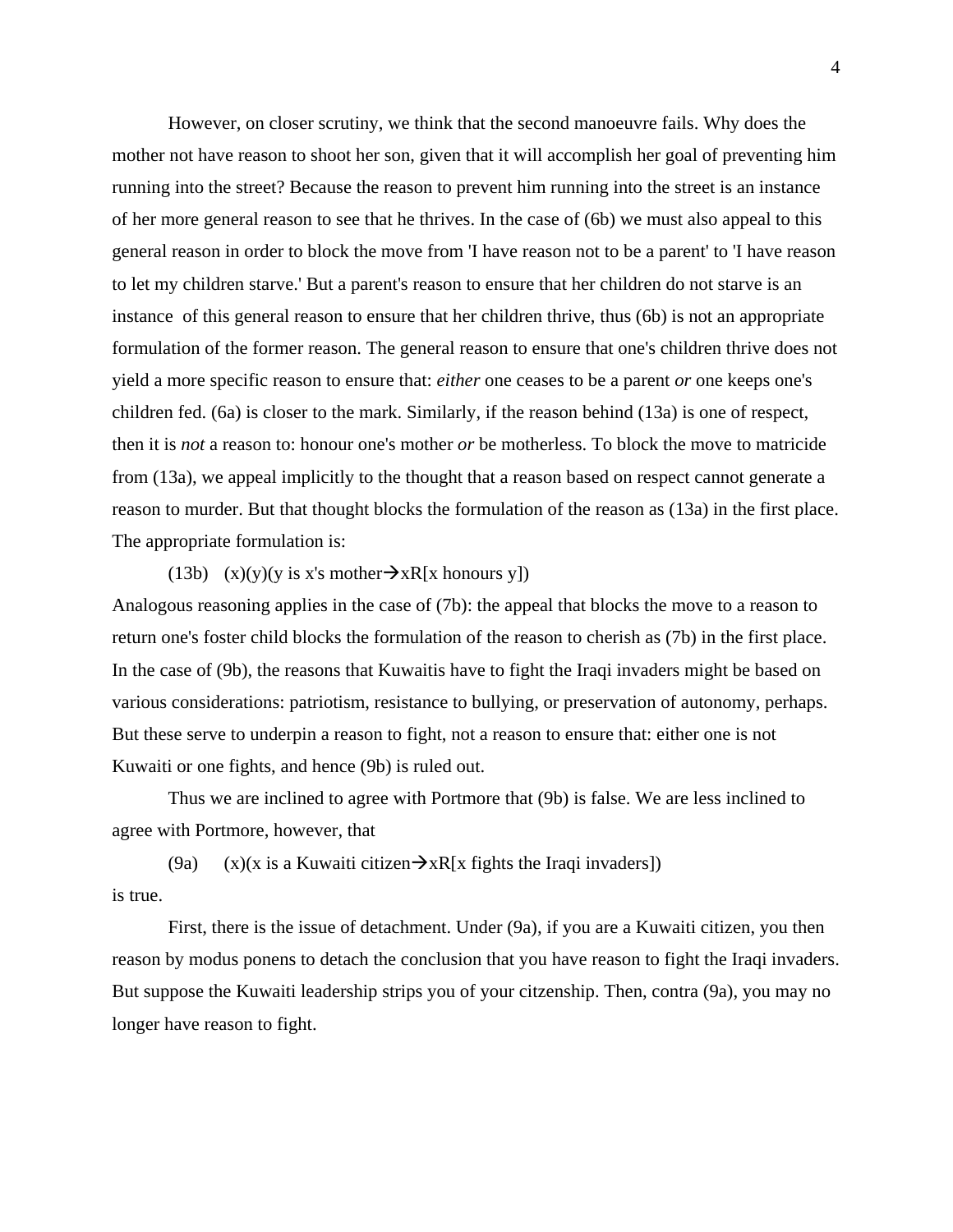Second, we are inclined to think that you have no reason to ensure something of which you are incapable. Thus it is false that all Kuwaitis have reason to fight; only those who are capable of doing so have such a reason.

Portmore's (9a) uses 'S' rather than 'R,' however (where, recall, 'S' abbreviates 'should, *pro tanto*, ensure to the best of her ability that'). So perhaps his original formulation is true. Portmore sees (9a) as true because a Kuwaiti incapable of fighting can nevertheless be ensuring *to the best of his ability* that he fights the Iraqi invaders even though he does nothing. However, we not only think it false that an agent can have reason to do something of which she's incapable, we also think it false that an agent should ensure to the best of her abilities that she do something of which she's incapable. (Or, for those who prefer to think in terms of imperatives here, commands to phi where phi-ing is impossible lack the appropriate force.) Thus we think both formulations of (9a) are false. The insertion of the phrase 'to the best of her ability' into the 'S' operator is designed to cover cases where the agent can only partway ensure, or merely increase the likelihood of, the truth of the relevant proposition (as in ensuring that happiness is maximized, or that nobody lies, or that your children thrive). Whilst it is true that someone incapable of phi-ing can be ensuring to the best of her ability that she phi (by sleeping, for instance), it is false that she should be so ensuring, and false that she has a reason to so ensure. (Cases of genuine absolute incapability in our sense are rare, of course: the parent in a famine stricken country can often do something toward ensuring that her children do not starve, for example.)

We think, then, that both (9a) and (9b) are false. (9a) because it falsely attributes reasons to fight to those Kuwaitis incapable of fighting; (9b) because, as Portmore points out, it falsely attributes reasons to renounce Kuwaiti citizenship to those incapable of fighting. There are several formulations that might be proposed to meet this point. Here is one such:

(9c) (x)((x is Kuwaiti & x is capable of fighting) $\rightarrow xR[x$  fights the Iraqi invaders]) (The reasons that capable Kuwaitis have to fight the Iraqi invaders do not serve to underpin a reason to ensure that they are incapable of fighting or not Kuwaiti, hence

 $(x)$ xR[(x is Kuwaiti & x is capable of fighting) $\rightarrow$ x fights the Iraqi invaders] is ruled out.)

 But what of the issue of detachment? In many cases of conditioned reasons, if the truthvalue of the antecedent changes, one no longer has reason to ensure the truth of the consequent,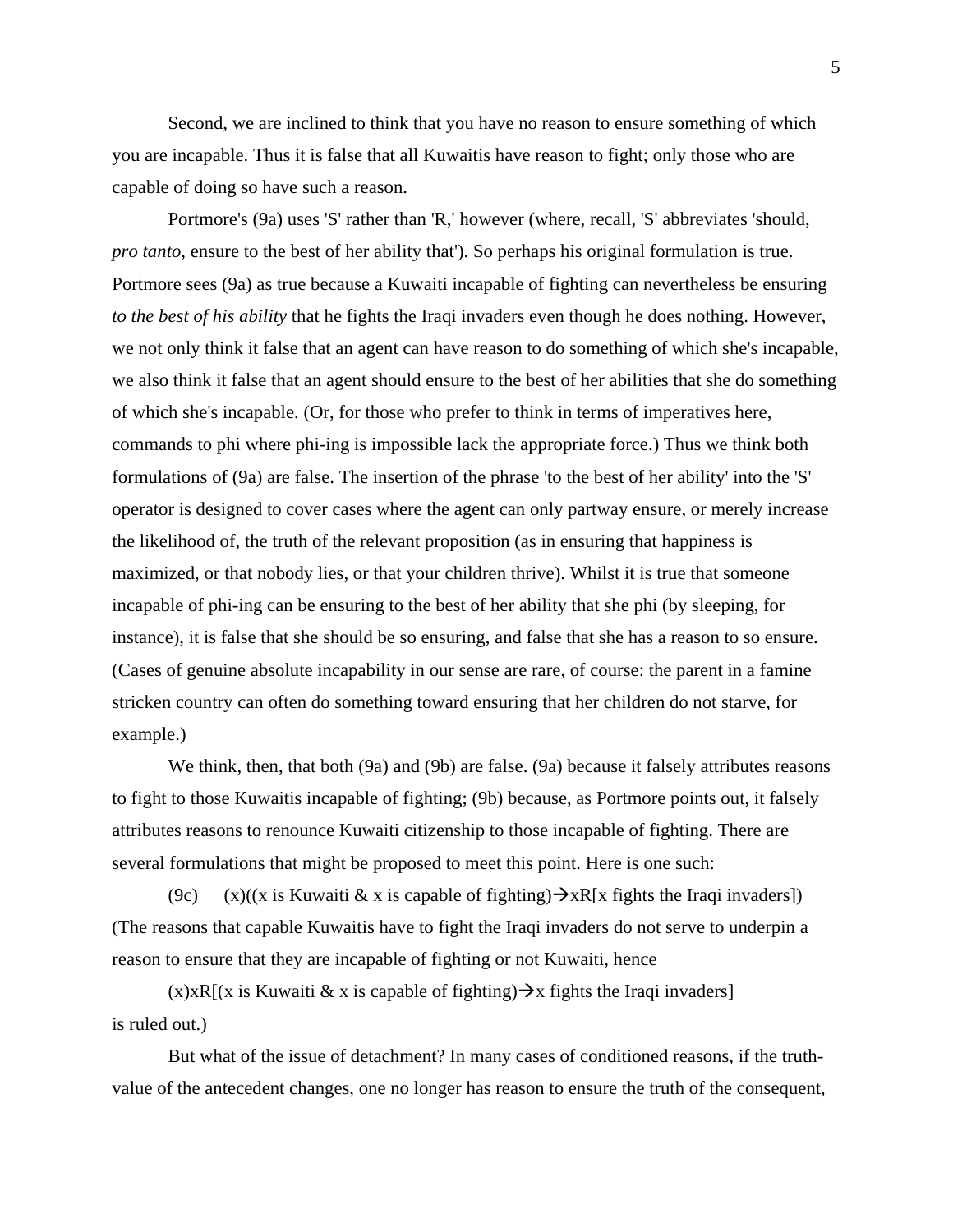hence detachment is invalid. Such is the case with (9c). You have reason to fight Iraq provided, amongst other things, the Iraqis persist in their invasion, you remain capable of fighting, and you are not stripped of Kuwaiti citizenship. Time-indexing (9c) as follows perhaps solves this difficulty:

(9d) (x)((x is Kuwaiti at time t & x is capable of fighting at t)  $\rightarrow$  $(xR[x \text{ flights the Iraqi invaders at t}]))$ 

 We turn finally to the modification of our account of the agent-relative/agent-neutral distinction in light of conditioned reasons. We shall combine our original formulation (call this 'C1'):

A statement of the form

 $(x)$  $x$  $R[B]$ 

is agent-relative  $(AR)$  if there is a free occurrence of x in [B] (when [B] is taken in isolation, of course). It is agent-neutral (AN) otherwise

with Portmore's friendly amendment, which runs, roughly, as follows (call this 'C2'):

A statement of the form

 $(x)(y...)$  $(A(y...) \rightarrow xR[B(y...)])$ 

is AR if there is a free occurrence of x in either  $A(y...)$  or  $[B(y...)]$ .

It is AN otherwise

(We use 'A(y...)' and 'B(y...)' to denote formulae that contain zero or more free variables that do not include x, and '(y…)' as the quantifier binding these. Below we shall have recourse to the notation 'A(x)' (etc.), which denotes a formula in which exactly x occurs free<sup>[ii](#page-9-1)</sup>.)

There are, however, two difficulties to overcome. First, as Portmore notes (note 9)

 $(x)(Ax \rightarrow xR[B])&(x)(notAx \rightarrow xR[B])$ 

is equivalent to

 $(x)$  $x$  $R[B]$ 

Thus there is a danger that a theory comprising only a statement that has the latter form will be classified as AR even if [B] contains no free occurrence of x. Portmore attempts to overcome this by insisting that the universal reasons statements be written as 'concisely as possible.' Whilst conciseness might cope with this specific difficulty, it will not cope with all instances of the general problem that some systems can be written in both AR and AN forms. For example, we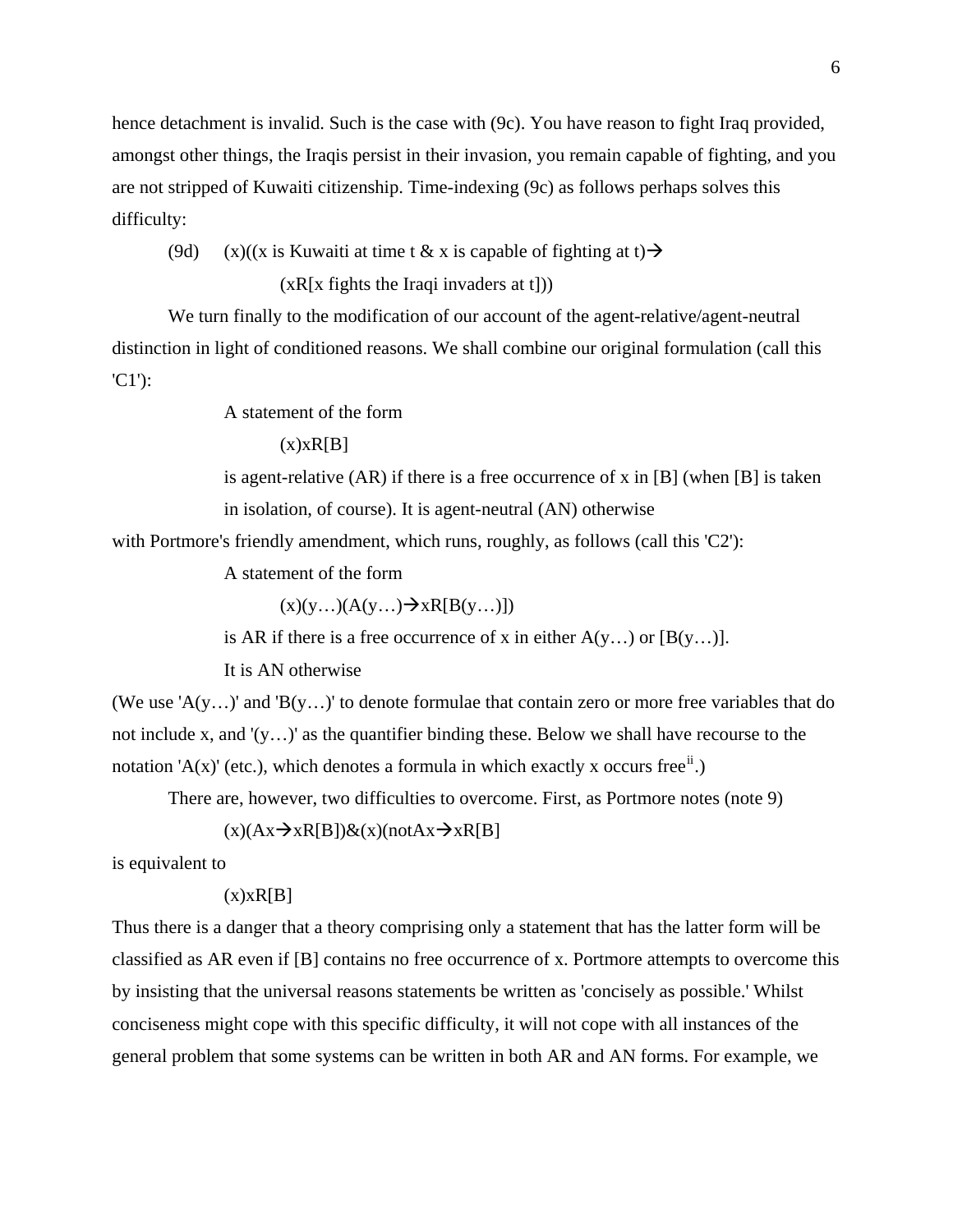have noted elsewhere (see McNaughton and Rawling, 1992) that the following pair are equivalent:

(x)xR[x maximizes the general happiness]

 $(x)$ x $R[(y)(y)$  maximizes the general happiness)

Yet utilitarianism is clearly AN.

Our proposed solution runs as follows. First write out the system as a series of universal reason statements, each statement having one of the following two forms:

 $(x)xR[B]$ 

 $(x)(A \rightarrow xR[B])$ 

Call a system 'syntactically AR' if it contains at least one AR statement by criteria C1 and C2 above. Any system has an equivalent syntactically AR formulation. (As noted above, (x)xR[B] is equivalent to the pair: (x)(Ax $\rightarrow$ xR[B]), (x)(notAx $\rightarrow$ xR[B]); and (x)(A $\rightarrow$ xR[B]) is equivalent to the pair:  $(x)((Cx&A) \rightarrow xR[B])$ ,  $(x)((notCx&A) \rightarrow xR[B])$ .) A system is *genuinely* AR, however, if and only if *all* its equivalent formulations are syntactically AR. A system is genuinely AN otherwise.

The second difficulty concerns the issue of AN transforms of AR rules. AN transforms of AR statements that fit our original templet are easy to generate. The AN transform of

 $(x)xR[B(x)]$ 

is

 $(x)xR[(y)B(y)]$ 

Whereas the deontologist insists that each agent has special underived reason to ensure that she does not lie, which is formulated:

 $(x)$ x $R[x$  does not liel,

the direct act consequentialist argues that this reason is derived from the fact that, since lying is a bad thing, each of us has reason to ensure that nobody lies:

 $(x)$ x $R[(y)(y)$  does not lie)]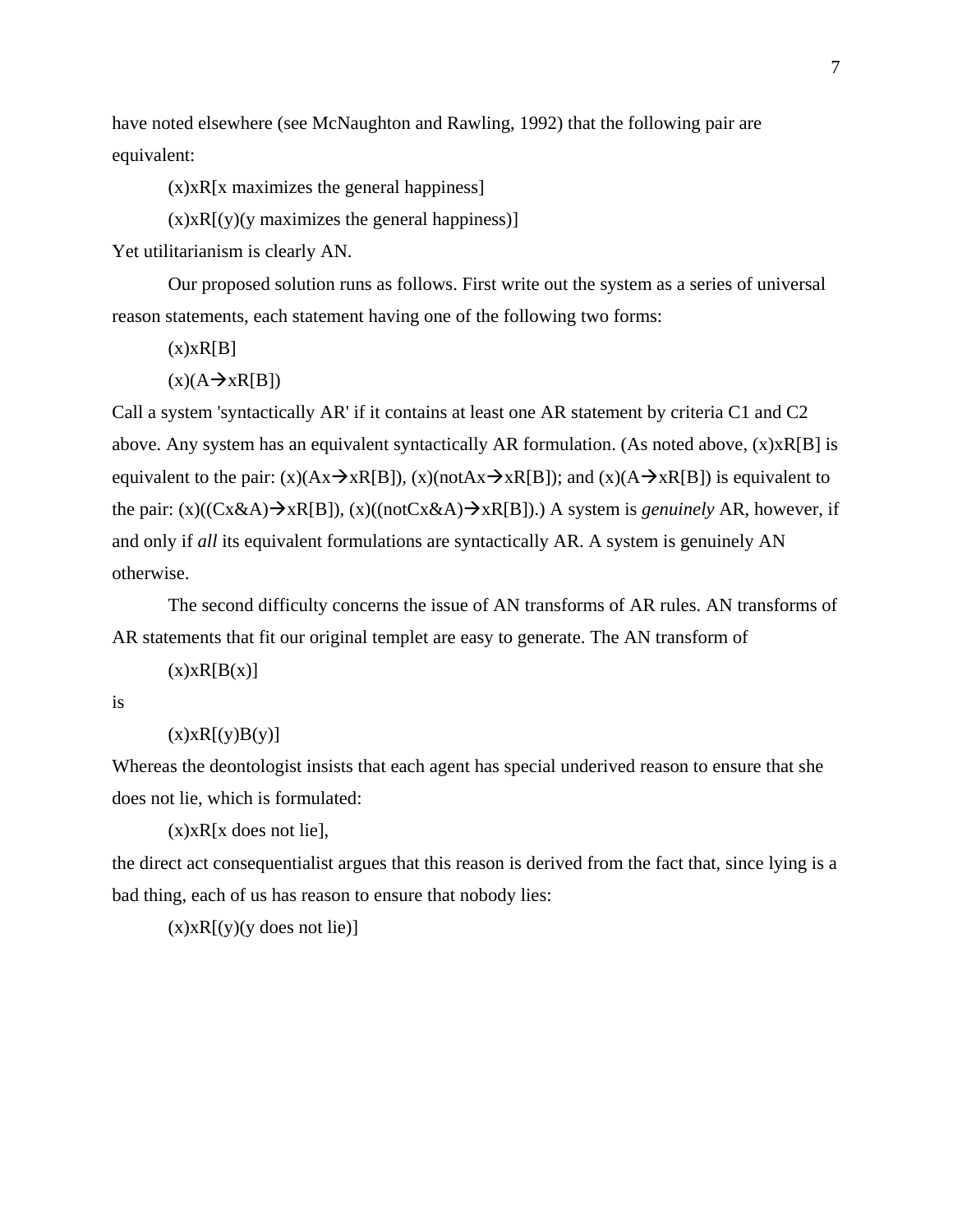But now we have a second templet with which to contend, and it has variants that differ with respect to AN transformation. The AN transform of

 $(x)(A \rightarrow xR[B(x)])$ 

(where A contains no free occurrence of x) is

 $(x)(A\rightarrow xR[(y)B(y)])$ 

Thus the AN transform of Portmore's

(12) (x)([it is Earth Day] $\rightarrow xR[x$  plants a tree])

is

 $(x)($ [it is Earth Day] $\rightarrow xR[(y)(y)$  plants a tree)])

reflecting the thought that if planting trees is valuable, we all have reason to encourage everyone to plant (we do not contend that the consequentialist must have this thought – cf the discussion of lifeguards below).

The AN transform of

 $(x)(A(x) \rightarrow xR[B(x)])$ 

(where, recall,  $A(x)$ ,  $B(x)$  contain exactly x free) is:

 $(x)(y)(A(y) \rightarrow xR[B(y)])$ 

which is logically equivalent to:

 $(y)(A(y) \rightarrow x)xR[B(y)])$ 

Not that a consequentialist would necessarily have such a statement in her system, but the AN transform of the thought that able-bodied Kuwaitis have reason to fight the Iraqi invaders is the thought that we each have reason to encourage them to do so:

(y)((y is Kuwaiti at time t & y is capable of fighting at t)  $\rightarrow$ 

 $(x)(xR[y]$  fights the Iraqi invaders at t])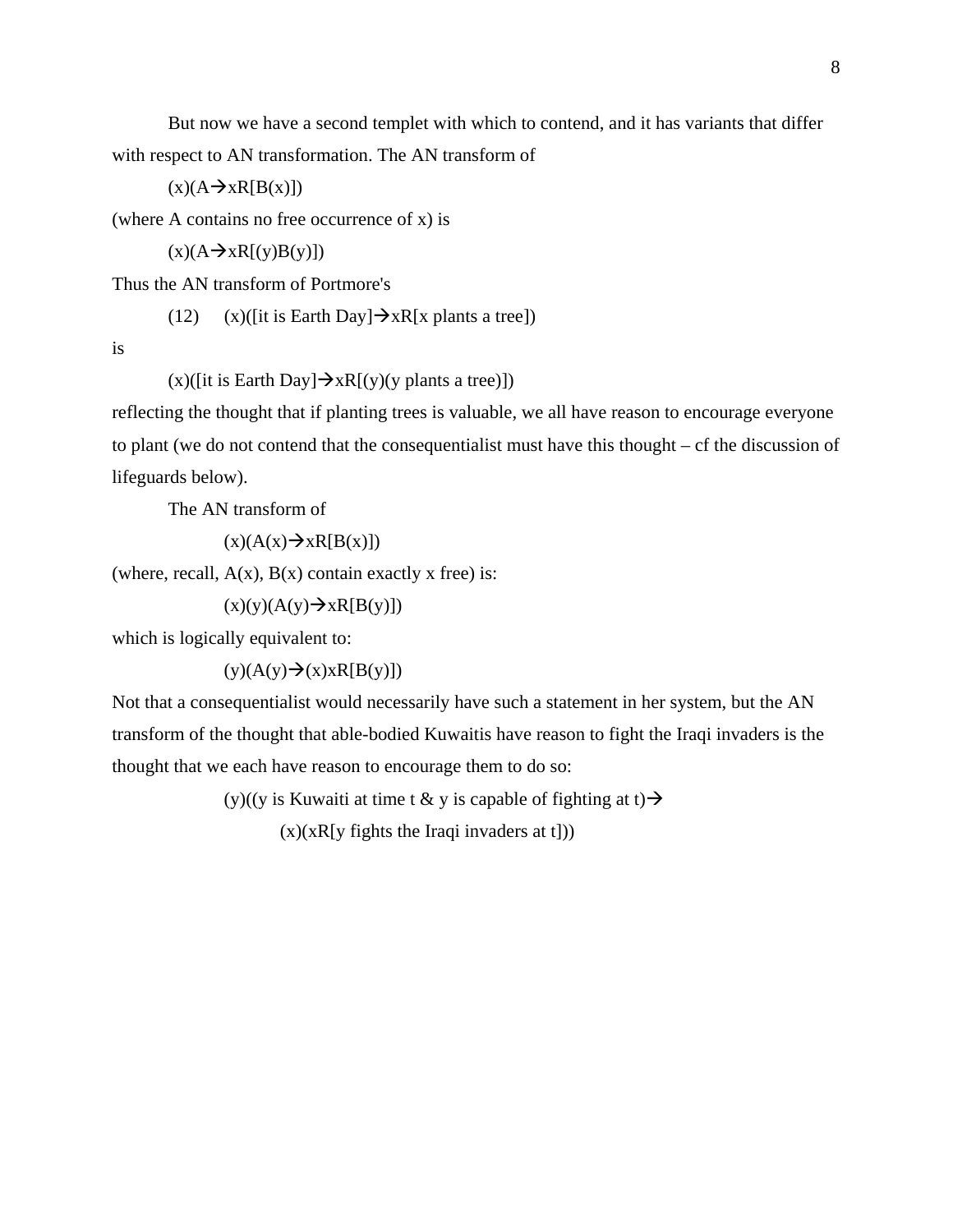The AN transform of

 $(x)(A(x) \rightarrow xR[B])$ 

(where  $[B]$  contains no free x) is

 $(y)(A(y) \rightarrow (x)xR[yE[B]])$ 

where y is a variable that does not appear in [B], and 'E' abbreviates (roughly) 'ensures, *pro tanto*, that.' For example the AN transform of Portmore's

(11) (x)(x is wealthy  $\rightarrow xR[(y)(y)$  is wealthy  $\rightarrow y$  gives to charity)])

is

 $(z)(z)$  is wealthy  $\rightarrow (x)$  $xR[zE[(y)]$  is wealthy  $\rightarrow y$  gives to charity)]])

(11) states that the wealthy have reason to encourage their peers to give to charity. Its AN transform states that we all have reason to encourage the wealthy to encourage their peers to give to charity. Or, to take another example, the AN transform of

 $(x)(x)$  is a lifeguard  $\rightarrow xR[(y)(y)$  does not drown)])

is

 $(z)(z)$  is a lifeguard  $\rightarrow$   $(x)$  $x$ R[zE[(y)(y does not drown)]])

The former states that lifeguards have reason to ensure that nobody drowns; the latter is the AN thought that we all have reason to encourage lifeguards to ensure that nobody drowns. (The consequentialist does not insist that we all plunge in to save the drowning; rather, although we have the common aim (cf Parfit, 1984) of ensuring that nobody drowns, this is best accomplished by encouraging those in the appropriate position to fulfill their role.)

 This list of variants and their AN transforms is not complete, but we leave the remaining cases as an exercise for the reader.